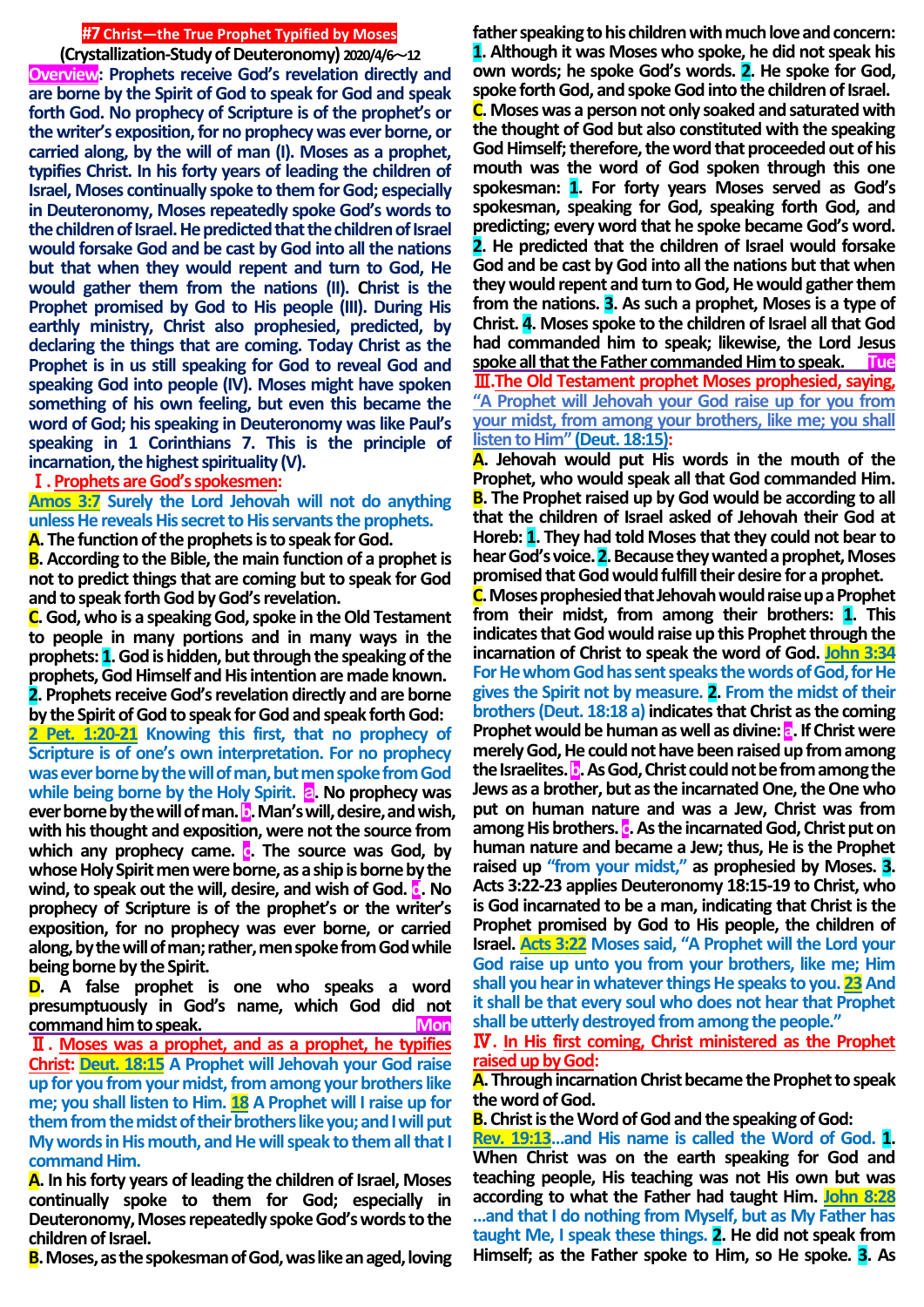**God's Prophet, Christ spoke for God, spoke forth God, and revealed God to the disciples.**

**C. During His earthly ministry, Christ also prophesied, predicted, by declaring the things that are coming.**

**D. Today Christ as the Prophet is in us still speaking for God**  to reveal God and speaking God into people. **V. As a prophet typifying Christ as the true Prophet, Moses might have spoken something of his own feeling, but even this became the word of God; his speaking in Deuteronomy was like Paul's speaking in 1 Corinthians 7: 1 Cor. 7:12 But to the rest I say, I, not the Lord, If any brother has an unbelieving wife and she consents to dwell with him, he must not leave her;**

**A. Because Paul was a man constituted with God, his opinion became a part of God's word as the divine revelation in the New Testament: 1. In his speaking, Paul was one with God; therefore, what he spoke was God's speaking. 1 Cor. 7:25 Now concerning virgins I have to commandment of the Lord, but I give my opinion as one who has been shown mercy by the Lord to be faithful. 2. The principle is the same with Moses' speaking in Deuteronomy.**

**B. First Corinthians 7 conveys the spirit of a person who loves the Lord, who cares for the Lord's interests on earth, who is absolutely for the Lord and one with the Lord, and who in every respect is obedient, submissive, and satisfied with God and the circumstances arranged by Him. Thu C.** Because Paul was one with the Lord, when he spoke, the **Lord spoke with him; thus, in 1 Corinthians 7 we have an example of the New Testament principle of incarnation: 1 Cor. 7:40 But she is more blessed if she so remains, according to my opinion; but I think that I also have the Spirit of God. (Fri)** 1**.The principle of incarnation is that God enters into man and mingles Himself with man to make man one with Himself; thus, God is in man, and man is in God. 2. In the New Testament the Lord becomes one with His apostles, and they become one with Him and speak together with Him; thus, His word becomes their word, and whatever they utter is His word. 1 Cor. 2:13 Which things also we speak, not in words taught by human wisdom but in words taught by the Spirit, interpreting spiritual things with spiritual words. 3. The principle in 1 Corinthians 7:10 is the same as that in Galatians 2:20, the principle of incarnation—two persons living as one person. 1 Cor. 7:10 But to the married I charge, not I but the Lord, A wife must not be separated from her husband. (Sat)4.In 1 Corinthians 7:25 and 40 we see the highest spirituality—the spirituality of a person who is so one with the Lord and permeated with Him that even his opinion expresses the Lord's mind. 5. If we are saturated with the Spirit, what we express will be our thought, but it will also be something of the Lord because we are one with Him; this is the experience of Christ as the Prophet living in us to speak for God and to speak forth God. 1 Cor. 6:17 But he who is joined to the Lord is one spirit. (Fri)** Fri/Sat

**Crucial Point**⑴**:The revelation of the Bible replaces our concept in our mind with the divine thought and is benefit in renewing our mind and transforming our soul**

**OL1: Prophets receive God's revelation directly and are borne by the Spirit of God to speak for God and speak forth God.** 

**OL2: No prophecy of Scripture is of the prophet's or the writer's exposition, for no prophecy was ever borne, or** 

**carried along, by the will of man; rather, men spoke from God while being borne by the Spirit.**

**2 Peter 1:20-21 Knowing this first, that no prophecy of Scripture is of one's own interpretation; For no prophecy was ever borne by the will of man, but men spoke from God while being borne by the Holy Spirit.**

**[In 2 Peter 1:20] one's refers to the prophet who spoke the prophecy or the writer who wrote the prophecy. ...One's own interpretation means the prophet's or writer's own exposition or solution, which is not inspired by God through the Holy Spirit.** … **The Greek word translated "borne" also means carried along.**…**Man's will, desire, and wish, with his thought and solution, arenot the source from which any prophecy came. The source is God, by whose Holy Spirit men were carried along, as a ship by the wind, to**  speak out the will, desire, and wish of God.

**The first crucial point in Deuteronomy is that Moses as the spokesman of God was like an aged, loving father speaking to his children with much love and concern. …Moses was raised up by God as God's prophet. In his forty years of leading the children of Israel, he was God's spokesman, speaking for God to them all that God commanded him. Likewise, when Christ was on the earth, He spoke to His disciples for God; …He did not speak from Himself; as the Father said to Him, so He spoke. As God's Prophet, He spoke for God, spoke forth God, and revealed God to the disciples. Today He is still in us speaking for God, speaking forth God, and speaking God into us.**

**Application for the new ones & young people & college students**

**New ones and young people, please realize that the Bible is written by man moved by the Holy Spirit and it is written according to God's thought and will. The Bible is God's word. Moreover, the Bible is the book written for man, for you. Because the Bible is a letter to you from God, please read this letter carefully.** 

**2 Tim. 3:15 And that from a babe you have known the sacred writings, which are able to make you wise unto salvation through the faith which is in Christ Jesus. 16 All Scripture is God-breathed and profitable for teaching, for conviction, for correction, for instruction in righteousness, 17 That the man of God may be complete, fully equipped for every good work.**

**For you to benefit from reading the Bible, it is important to open your heart, exercise your spirit, touch the Spirit in the Word and enjoy the Lord. This is the prayreading of the Word which you can receive the Word by means of prayer.**

**After pray-reading the Word every morning, please fellowship with the Lord by using the Word. Especially when there is conflict between the divine thought in the Word and your natural concept, please fellowship with the Lord and pray over the point. This is a good opportunity for your concept to be renewed. Because God's will and your concept are different, your mind needs to be renewed by the personal and intimate fellowship with the Lord. Then you will gain benefit from the Word, your mind will be renewed and your soul will be transformed. What a blessing it is that your mind can be renewed with the divine thought. When you are filled with**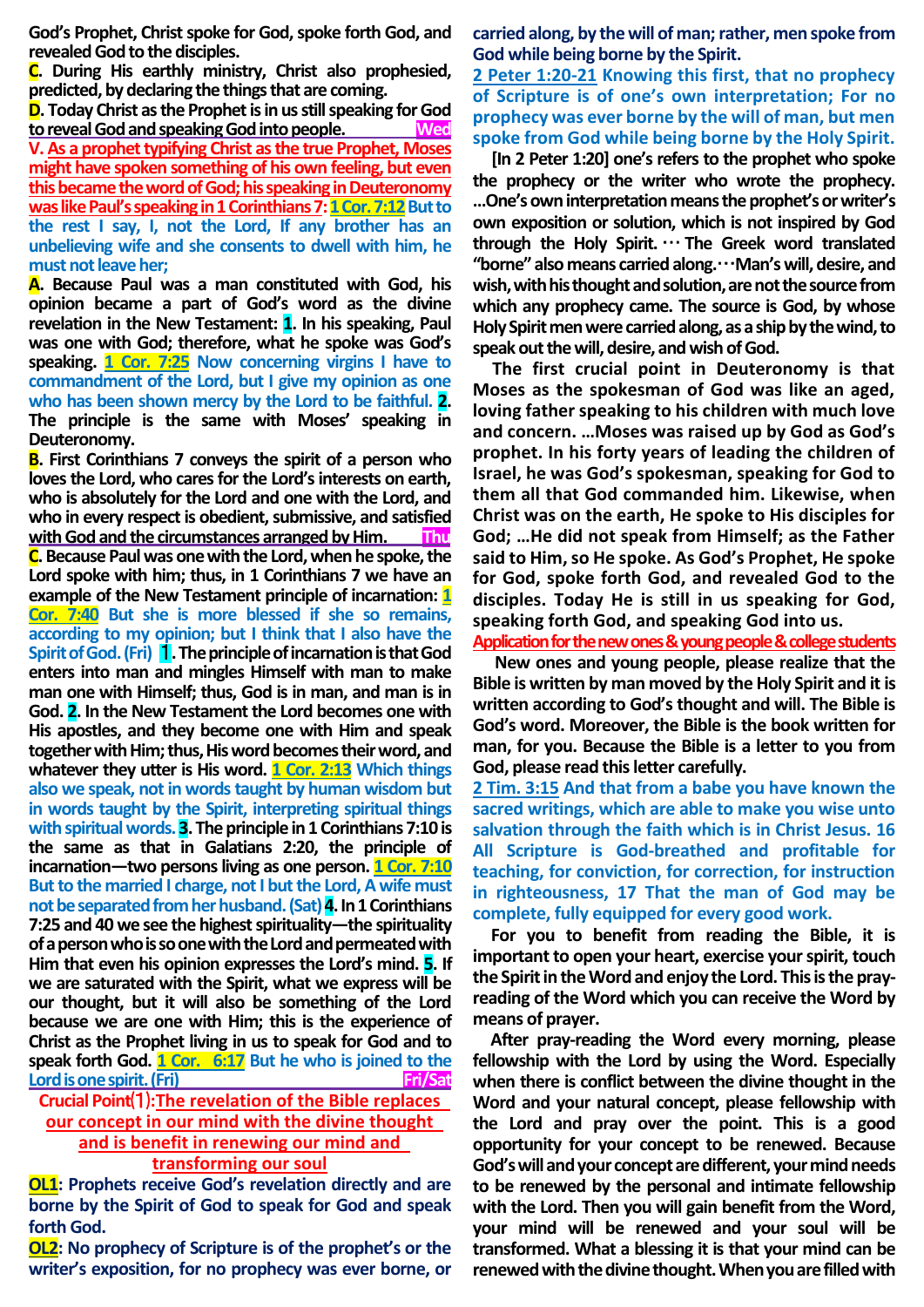**God, you will become very capable person. Your natural concept and fixed idea are keeping you from being filled with God, thus nullify your usefulness.**

**Rom. 12:2 And do not be fashioned according to this age, but be transformed by the renewing of the mind that you may prove what the will of God is, that which is good and well pleasing and perfect.**

**A brother's testimony**:**John3:16 tells us that "God so loved the world". But right after I got saved, I thought that God should love the good people and should not love the bad people. This is my religious concept. But the divine thought is that God loved all the people who are sinners. As I pray read John 3:16 and touched the love of God and understood that it was different from my concept and by opening to the Lord and fellowship with Him, my mind was renewed. And after that, I could preach the gospel to any kind of people willingly.**

**Prayer**:**"Oh Lord Jesus, I love the Bible and pray read the Word. Lord, by pray reading, let me touch the Spirit in the Word and enjoy the Lord. Moreover the Word can renew my mind and transform my soul. I open my mind. Save me from religious concept. With holding my own concept and fixed mind, I cannot be fit to you to labor with you nor speak God's Word to bless people and the church. Amen**!**"**

**Crucial Point**⑵**: All circumstances are arranged by God in His sovereignty to transform believers. They will be able to match the Lord by accepting the circumstances to** 

**experience the Lord and being transformed**

**OL1: First Corinthians 7 conveys the spirit of a person who loves the Lord, who cares for the Lord's interests on earth, who is absolutely for the Lord and one with the Lord, and who in every respect is obedient, submissive, and satisfied with God and the circumstances arranged by Him. 1 Cor. 7:12 But to the rest I say, I, not the Lord, If any brother has an unbelieving wife and she consents to dwell with him, he must not leave her; 13 And a wife who has an unbelieving husband, and if he consents to dwell with her, must not leave her husband.**

**It is important to see this principle of being absolutely one with the Lord in all circumstances, situations, and conditions. If we are mindful of this principle as we read 1 Corinthians 7, we shall see that Paul is utterly one with the Lord and that in his instructions and answers he spontaneously and unconsciously expresses such an absolute spirit. Because Paul had this kind of spirit, he could answer the Corinthians' questions in a clear and absolute way, in a way that would help them also to become one with God in their situation.**

**Another very important point revealed in this chapter is that those who love the Lord, who are for Him, and who are one with Him must be willing to accept any kind of circumstance or situation. For example, if a brother's unbelieving wife desires to remain with him, he should accept this situation. But if she decides to leave, he should also accept this circumstance.**

**It is very important for us to see that God is always in our circumstances. We may say that the circumstances are actually God coming to us in disguise. Apparently we**  **are in a particular circumstance; actually that circumstance is God coming to us and God with us. In verse 24 Paul says, "Each one, brothers, in what status he was called, in this let him remain with God." Notice the words "with God." They indicate that when we take our circumstances, we take God. Both within the circumstances and behind them, God is present.**

**Once again we see that Paul had an excellent spirit, a spirit which was submissive, content, and satisfied. Paul did not have any complaints. In his spirit he was very submissive and content with his situation. No matter how he was treated, he did not complain. To him, every situation was of the Lord, and he would not initiate anything to change it. Paul could say, "To me, everything works for good. This is the reason I don't want to change anything. I know that when I take my circumstances, I take my God. In every situation is my God, the One whom I love and the One to whom I belong absolutely."**

**Application to young working saints/graduate students**

**Paul was a very flexible person who accepted any circumstances. It was because he had understanding that all circumstances are prepared by God for his profit. Please have such an excellent spirit like him.** 

**Rom. 8:28 And we know that all things work together for good to those who love God, to those who are called according to His purpose.**

**Testimony of a brother: When I was a board member in charge of regulatory and clinical affairs and quality assurance in a Japanese subsidiary company of the world's largest medical device company, I had an authority to hire employees, so I was able to hire eight brothers and sisters to help them while I have hired about 30 employees in total. Almost all brothers and sisters I hired had come from the other industry field, so they needed a little time to learn their work. In 2005, three years after I joined this company and at the time those brothers and sisters have got used to work there, suddenly the Human Resource person has requested me to fire all of those brothers and sisters. I immediately denied the request, told those brothers and sisters about this and prayed together seriously thoroughly. However, what made me feel troubled was that this request from the Human Resource Department has been repeated for a while. Then in the midst of my prayer, I mentioned "This comes from the Lord," because when brothers and sisters pray in one accord, the attack by Satan would be removed, but if the circumstance is not changed even we pray, then the Lord arranged that circumstance. After that, I have helped those brothers and sisters to change the job. They all could change their job without any trouble. I myself also has moved to the other small department in the same company accompanying the brothers and sisters remained. That year was a year of the radical change in my circumstance and it was a hard time for me mentally, but I was able to learn a lot of spiritual lessons. Then the Lord has blessed our new office, and so I was able to be successful to produce extremely high performance there and was selected as one of the globally high performed No.1 employees (it was selected from all employees excluding only executives of the US Headquarter, so**